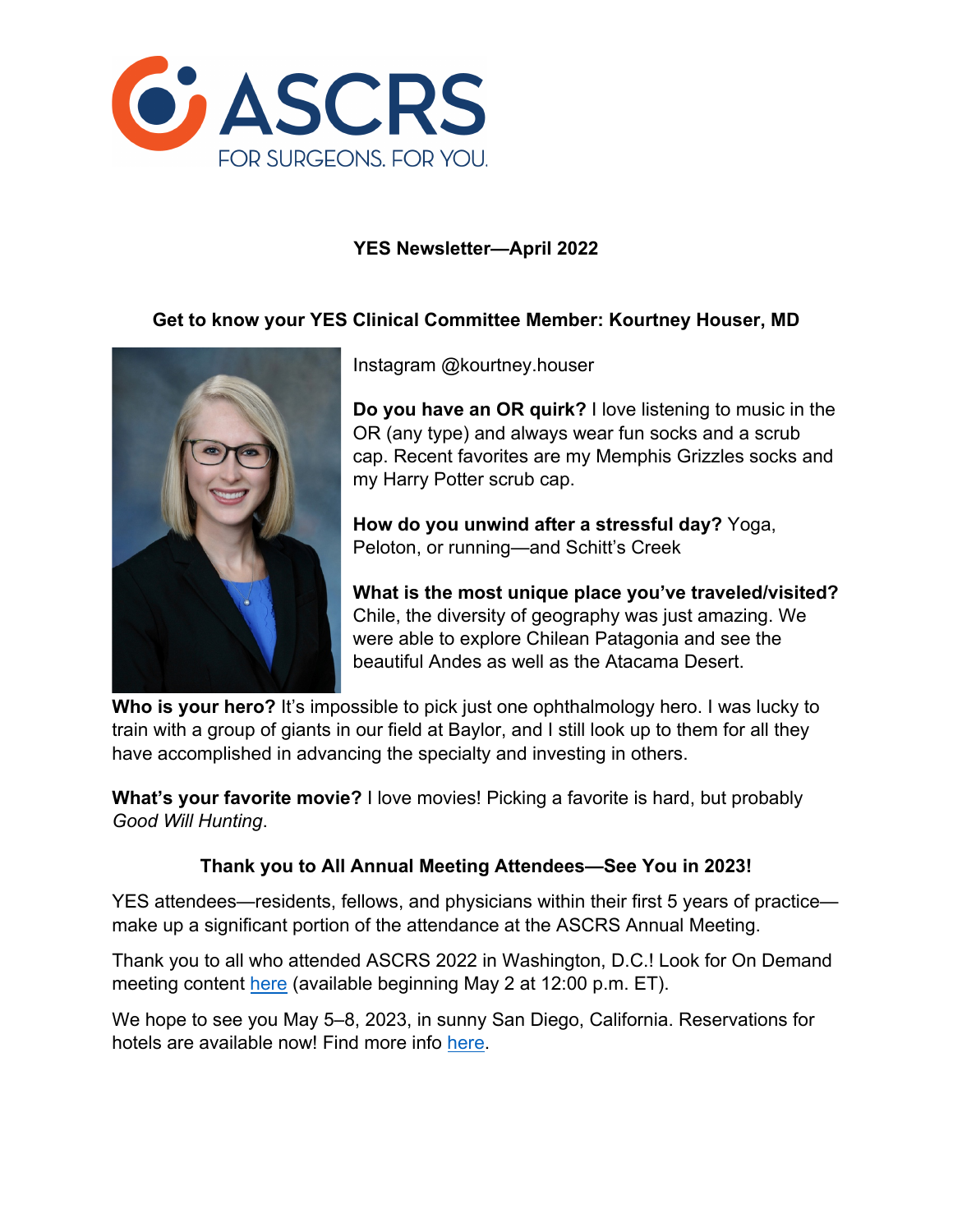

**BOOK YOUR HOTEL SOUR BOOK** 



# **Get a Taste of ASCRS**

Mark the ASCRS Summer Meeting down for a few days on your summer schedule. This long-weekend meeting, taking place August 19–21 in Nashville, Tennessee, offers exceptional anterior-segment-focused education.

You'll find:

- Clinical pearls to put into practice
- Wet labs for young eye surgeons and practicing physicians
- A practice management track for staff and MDs alike
- Networking and connections that only a specialized, in-person meeting facilitates



Registration (open now!) is complimentary for residents and fellows, and is discounted for surgeons within their first 5 years of practice.

Learn more about the meeting and its offerings.

### **Binge-Worthy … Webinars!**

Are you watching the YES Connect Webinars? These hour-long, binge-worthy webinars include YES members and experts discussing a variety of topics, like interviews, social media, mentorship, and more!

The latest installment in this webinar series discusses "Working With Industry—Pearls for the Young Ophthalmologist." Listen to faculty share the different ways to get involved with industry, learn how to become a key opinion leader, gain pearls on what to mistakes to avoid when beginning to get involved with industry, and how to balance clinical practice with industry involvement.

Catch up on other recent webinars like "Good to Great Surgeon: Complicated Cases," "Basics of Billing," and all the YES Connect webinars here.

**Educational and Networking Opportunities with ASCRS**